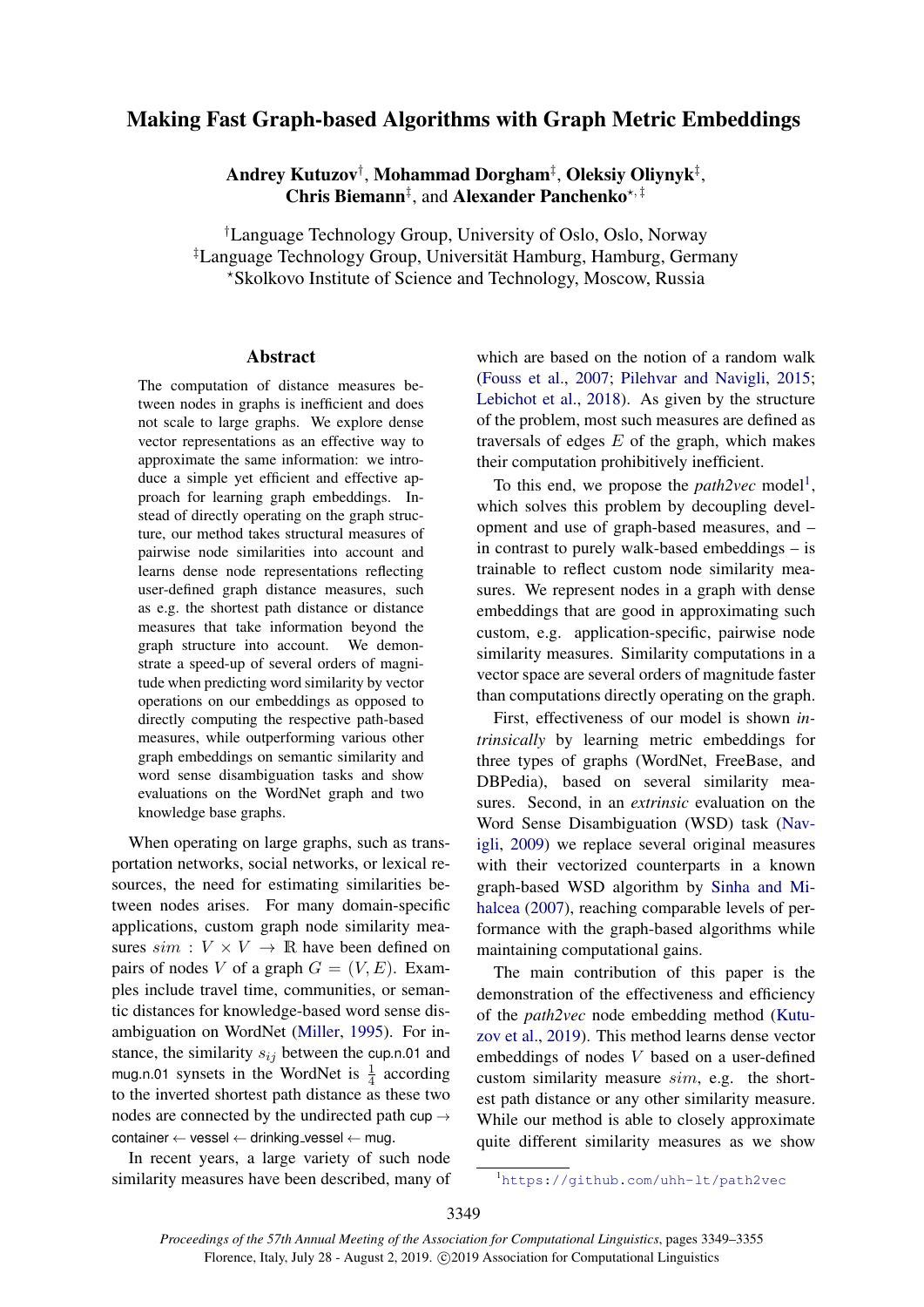on WordNet-based measures and therefore can be used in lieu of these measures in NLP components and applications, our main point is the increase of speed in the similarity computation of nodes, which gains up to 4 orders of magnitude with respect to the original graph-based algorithms.

# 1 Graph Metric Embeddings Model

Definition of the Model *Path2vec* learns embeddings of the graph nodes  $\{v_i, v_j\} \in V$  such that the dot products between pairs of the respective vectors  $(\mathbf{v}_i \cdot \mathbf{v}_j)$  are close to the user-defined similarities between the nodes  $s_{ij}$ . In addition, the model reinforces the similarities  $v_i \cdot v_n$  and  $v_j \cdot v_m$  between the nodes  $v_i$  and  $v_j$  and all their respective adjacent nodes  $\{v_n : \exists (v_i, v_n) \in E\}$ and  $\{v_m : \exists (v_i, v_m) \in E\}$  to preserve local structure of the graph. The model preserves both global and local relations between nodes by minimizing  $\sum_{(v_i, v_j) \in B} ((\mathbf{v}_i^\top \mathbf{v}_j - s_{ij})^2 - \alpha (\mathbf{v}_i^\top \mathbf{v}_n + \mathbf{v}_j^\top \mathbf{v}_m)),$ where  $s_{ij} = sim(v_i, v_j)$  is the value of a 'gold' similarity measure between a pair of nodes  $v_i$  and  $v_i$ ,  $v_i$  and  $v_j$  are the embeddings of the first and the second node, B is a training batch,  $\alpha$ is a regularization coefficient. The second term  $(\mathbf{v}_i \cdot \mathbf{v}_n + \mathbf{v}_j \cdot \mathbf{v}_m)$  in the objective function is a regularizer that aids the model to simultaneously maximize the similarity between adjacent nodes while learning the similarity between the two target nodes (one adjacent node is randomly sampled for each target node).

We use negative sampling to form a training batch B adding p negative samples  $(s_{ij} = 0)$  for each real  $(s_{ij} > 0)$  training instance: each real node (synset) pair  $(v_i, v_j)$  with 'gold' similarity  $s_{ij}$  is accompanied with p 'negative' node pairs  $(v_i, v_k)$  and  $(v_j, v_l)$  with zero similarities, where  $v_k$  and  $v_l$  are randomly sampled nodes from  $V$ . Embeddings are initialized randomly and trained using the *Adam* optimizer [\(Kingma and Ba,](#page-5-4) [2015\)](#page-5-4) with early stopping. Once the model is trained, the computation of node similarities is approximated with the dot product of the learned node vectors, making the computations efficient:  $\hat{s}_{ij} = \mathbf{v}_i \cdot \mathbf{v}_j$ .

Relation to Similar Models Our model bears resemblance to the Skip-gram model [\(Mikolov](#page-5-5) [et al.,](#page-5-5) [2013\)](#page-5-5), where the vector dot product  $v_i$ .  $\tilde{\mathbf{v}}_j$  of vectors of pairs of words  $(v_i, v_j)$  from a training corpus is optimized to a high score close to 1 for observed samples, while the dot products of negative samples are optimized to-

wards 0. In the Skip-gram model, the target is to minimize the log likelihood of the conditional probabilities of context words  $w_i$  given current words  $w_i$ :  $\mathcal{L} = -\sum_{(v_i, v_j) \in B_p} \log \sigma(\mathbf{v}_i \cdot \tilde{\mathbf{v}}_j)$  –  $\sum_{(v_i, v_j) \in B_n} \log \sigma(-\mathbf{v}_i \cdot \tilde{\mathbf{v}}_j)$ , where  $B_p$  is the batch of positive training samples,  $B_n$  is the batch of the generated negative samples, and  $\sigma$  is the sigmoid function. At this, Skip-gram uses only local information, never creating the full co-occurrence count matrix. In our *path2vec* model, the target dot product values  $s_{ij}$  are not binary, but can take arbitrary values in the  $[0...1]$  range, as given by the custom distance metric. Further, we use only a single embedding matrix with vector representations of the graph nodes, not needing to distinguish target and context.

Another related model is Global Vectors (GloVe) [\(Pennington et al.,](#page-6-3) [2014\)](#page-6-3), which learns co-occurrence probabilities in a given corpus. The objective function to be minimized in GloVe model is  $\mathcal{L}$  =  $\sum_{(v_i, v_j) \in B} f(s_{ij}) (\mathbf{v}_i \cdot \tilde{\mathbf{v}}_j - \log s_{ij} + b_i + b_j)^2,$ where  $s_{ij}$  counts the co-occurrences of words  $v_i$ and  $v_i$ ,  $b_i$  and  $b_j$  are additional biases for each word, and  $f(s_{ij})$  is a weighting function handling rare co-occurrences. Like the Skip-gram, GloVe also uses two embedding matrices, but it relies only on global information, pre-aggregating global word co-occurrence counts.

Computing Training Similarities In general case, our model requires computing pairwise node similarities  $s_{ij}$  for training between all pairs of nodes in the input graph G. This step could be computationally expensive, but it is done only once to make computing of similarities fast. Besides, for some metrics, effective algorithms exist that compute all pairwise similarities at once, e.g. [Johnson](#page-5-6) [\(1977\)](#page-5-6) algorithm for computing shortest paths distances with the worst-case performance of  $O(|V|^2 \log |V| + |V||E|)$ . As the input training dataset also grows quadratically in  $|V|$ , training time for large graphs can be slow. To address this issue, we found it useful to prune the input training set so that each node  $v_i \in V$  has only  $k \in [50; 200]$  most similar nodes. Such pruning does not lead to loss of effectiveness.

# 2 Computational Efficiency

Experimental Setting In this section, we compare efficiency of our method as compared to the original graph based similarity metrics. We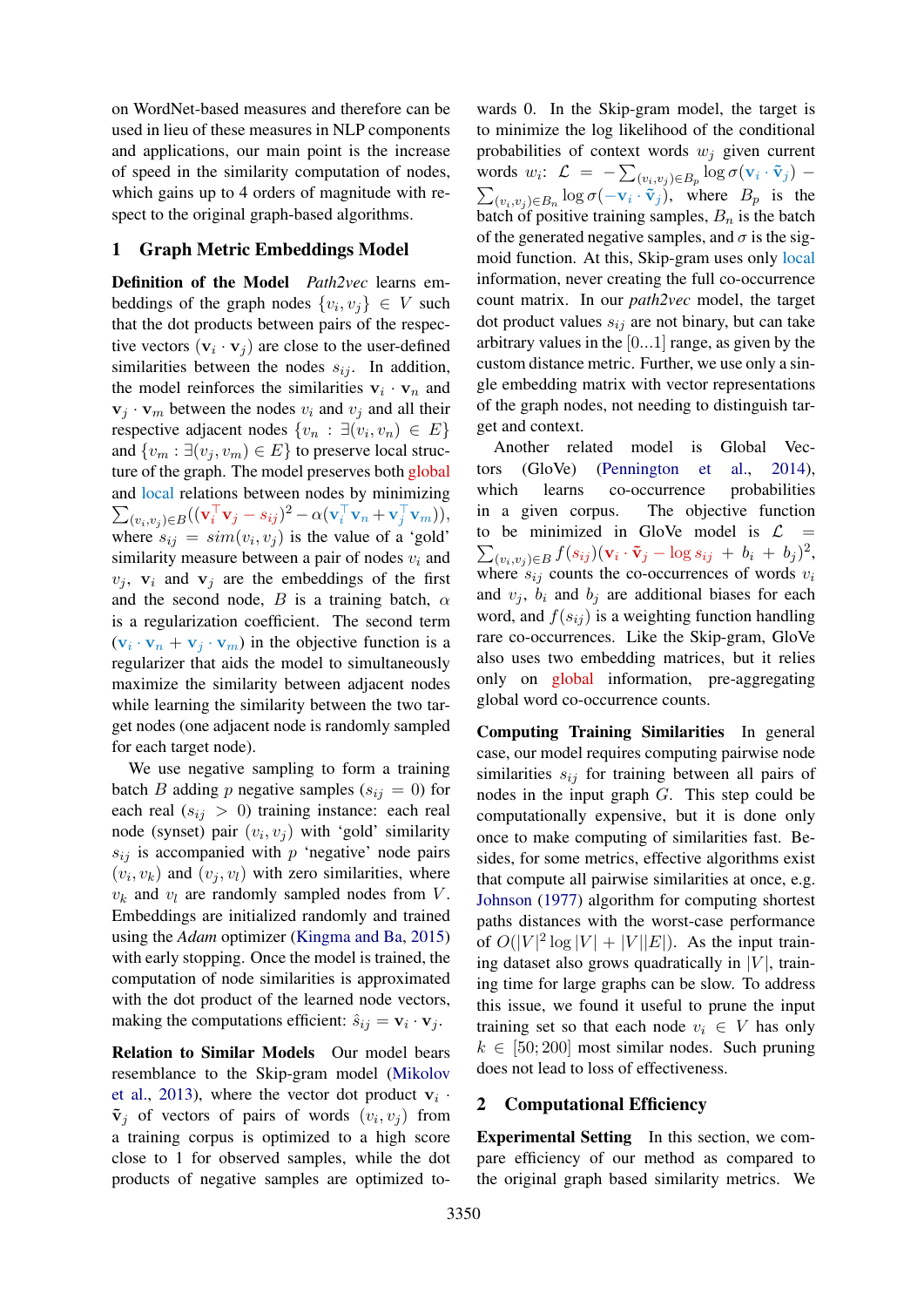<span id="page-2-0"></span>

Figure 1: Similarity computation: graph vs vectors.

trained the model on a graph of 82,115 noun synsets from WordNet. Using NLTK [\(Bird et al.,](#page-5-7) [2009\)](#page-5-7) we computed the following metrics: (1) Leacock-Chodorow similarities (*LCH*) based on the shortest path between two synsets in the Word-Net hypernym/hyponym taxonomy and its maximum depth; (2) inverted shortest path distance (*ShP*); (3) Wu-Palmer similarities (*WuP*) based on the depth of the two nodes in the taxonomy and the depth of their most specific ancestor node. For instance, for *LCH* this procedure took about 30 hours on an Intel Xeon E5-2603v4@1.70GHz CPU using 10 threads. We pruned similarities to the first 50 most similar 'neighbors' of each synset and trained *path2vec* on this dataset.

Discussion of Results Figure [1](#page-2-0) presents computation times for pairwise similarities between one synset and all other 82,115 WordNet noun synsets. We compare running times of calculating two original graph-based metrics to Hamming distance between 128D FSE binary embeddings [\(Subercaze et al.,](#page-6-4) [2015\)](#page-6-4) and to dot product between their dense vectorized 300D counterparts (using CPU). Using float vectors (*path2vec*) is 4 orders of magnitude faster than operating directly on graphs, and 2 orders faster than Hamming distance. The dot product computation is much faster as compared to shortest path computation (and other complex walks) on a large graph. Also, lowdimensional vector representations of nodes take much less space than the pairwise similarities between all the nodes. The time complexity of calculating the shortest path between graph nodes (as in *ShP* or *LCH*) is in the best case linear in the number of nodes and edges. Calculating Hamming distance between binary strings is linear in the sum of string lengths, which are equivalent of vector sizes [\(Hamming,](#page-5-8) [1950\)](#page-5-8). At the same time, the complexity of calculating dot product between float vectors is linear in the vector size and is easily parallelized.

<span id="page-2-1"></span>

|                                              | <b>LCH</b>                   | ShP                          | WuP                          | LCH          | ShP                          | WuP          |
|----------------------------------------------|------------------------------|------------------------------|------------------------------|--------------|------------------------------|--------------|
| WordNet<br>path2vec                          | 100<br>93.5                  | 100<br>95.2                  | 100<br>93.1                  | 51.3<br>53.2 | 51.3<br>55.5                 | 47.4<br>55.5 |
| TransR<br>node2vec<br>DeepWalk<br><b>FSE</b> | 77.6<br>75.9<br>86.8<br>90.0 | 77.6<br>75.9<br>86.8<br>90.0 | 72.5<br>78.7<br>85.0<br>89.0 |              | 38.6<br>46.2<br>53.3<br>55.6 |              |

Table 1: Spearman correlations with WordNet similarities (left) and human judgments (right)  $\times 100$ .

## 3 Evaluation on Semantic Similarity

Experimental Setting We use noun pairs from the SimLex999 dataset [\(Hill et al.,](#page-5-9) [2015\)](#page-5-9), measuring Spearman rank correlation between 'gold' WordNet distances for these pairs and the vector distances produced by the graph embedding models (trained on WordNet) to see how well the models fit the training objective. We also test the plausibility of the model's output to human judgments. For this, we use human-annotated similarities from the same SimLex999. Some SimLex999 lemmas can be mapped to more than one WordNet synset. We chose the synset pair with the highest dot product between the embeddings from the corresponding model.

Baselines Our model is compared against five baselines: *raw WordNet similarities* by respective measures; *DeepWalk* [\(Perozzi et al.,](#page-6-5) [2014\)](#page-6-5); *node2vec* [\(Grover and Leskovec,](#page-5-10) [2016\)](#page-5-10); *FSE* [\(Subercaze et al.,](#page-6-4) [2015\)](#page-6-4); *TransR* [\(Lin et al.,](#page-5-11) [2015\)](#page-5-11). *DeepWalk*, *node2vec*, and *TransR* models were trained on the same WordNet graph. We used all 82,115 noun synsets as vertices and hypernym/hyponym relations between them as edges. During the training of *DeepWalk* and *node2vec* models, we tested different values for the number of random walks (in the range from 10 to 100), and the vector size (100 to 600). For *DeepWalk*, we additionally experimented with the window size (5 to 100). All other hyperparameters were left at default values. *FSE* embeddings of the WordNet noun synsets were provided to us by the authors, and consist of 128-bit vectors.

Discussion of Results The left part of Table [1](#page-2-1) shows results with the WordNet similarity scores used as gold standard. *Path2vec* outperforms other graph embeddings, achieving high correlations with WordNet similarities. This shows that our model efficiently approximates different graph measures. The right part of Table [1](#page-2-1) shows results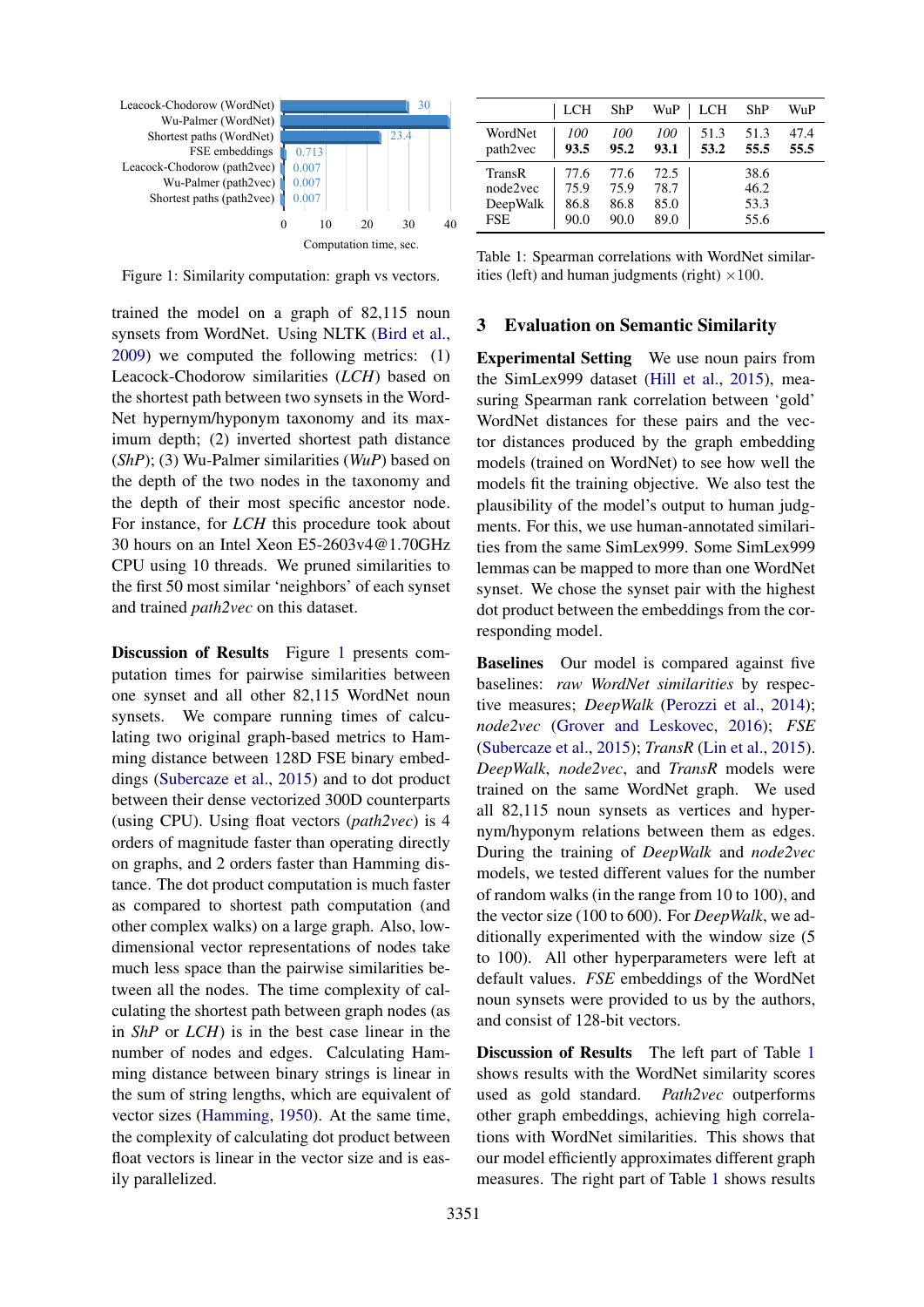<span id="page-3-0"></span>

Figure 2: Evaluation on different graphs on SimLex999 (left) and shortest path distance (middle, right).

for the correlations with human judgments (Sim-Lex999). We report the results for the best models for each method, all of them (except *FSE*) using vector size 300 for comparability.

Figure [2](#page-3-0) (left) compares *path2vec* to the baselines, as measured by the correlations with Sim-Lex999 human judgments. The WordNet line denotes the correlation of WordNet similarities with SimLex999 scores. For the *path2vec* models, there is a tendency to improve the performance when the vector size is increased (horizontal axis), until a plateau is reached beyond 600. Note that *node2vec* fluctuates, yielding low scores for 200 dimensions. The reported best *DeepWalk* models were trained with the 10 walks and window size 70. The reported best *node2vec* models were trained with 25 walks. Interestingly, *path2vec* and *DeepWalk* models consistently *outperform* the raw WordNet.

## 4 Evaluation inside a WSD Algorithm

Experimental Setting To showcase how our approach can be be used inside a graph-based algorithm, we employ word sense disambiguation (WSD) task, reproducing the approach of [\(Sinha](#page-6-2) [and Mihalcea,](#page-6-2) [2007\)](#page-6-2). We replace graph similarities with the dot product between node embeddings and study how it influences the WSD performance. The WSD algorithm starts with building a graph where the nodes are the WordNet synsets of the words in the input sentence. The nodes are then connected by edges weighted with the similarity values between the synset pairs. The final step is selecting the most likely sense for each word based on the weighted in-degree centrality score for each synset.

Discussion of Results Table [2](#page-3-1) presents the WSD micro-F1 scores using raw WordNet similarities, 300D *path2vec*, *DeepWalk* and *node2vec* models, and the 128D *FSE* model. We evaluate on the following all-words English WSD test sets:

<span id="page-3-1"></span>

| Model                                                | Senseval2                                   | Senseval3                                   | SemEval-15                                  |  |  |  |  |  |
|------------------------------------------------------|---------------------------------------------|---------------------------------------------|---------------------------------------------|--|--|--|--|--|
| Random sense                                         | 0.381                                       | 0.312                                       | 0.393                                       |  |  |  |  |  |
| Graph-based vs vector-based measures                 |                                             |                                             |                                             |  |  |  |  |  |
| LCH (WordNet)                                        | 0.547                                       | 0.494                                       | 0.550                                       |  |  |  |  |  |
| $LCH$ (path $2$ vec)                                 | $0.527_{\textcolor{red}{\downarrow 0.020}}$ | $0.472_{\textcolor{red}{\downarrow 0.022}}$ | $0.536_{\textcolor{red}{\downarrow 0.014}}$ |  |  |  |  |  |
| ShP (WordNet)                                        | 0.548                                       | 0.495                                       | 0.550                                       |  |  |  |  |  |
| ShP (path2vec)                                       | $0.534_{\textcolor{red}{\downarrow 0.014}}$ | $0.489_{\textcolor{red}{\downarrow 0.006}}$ | $0.563_{\text{†}0.013}$                     |  |  |  |  |  |
| WuP (WordNet)                                        | 0.547                                       | 0.487                                       | 0.542                                       |  |  |  |  |  |
| WuP (path2vec)                                       | $0.543_{\textcolor{red}{\downarrow 0.004}}$ | $0.489_{\text{†0.002}}$                     | $0.545_{\text{†}0.003}$                     |  |  |  |  |  |
| Various baseline graph embeddings trained on WordNet |                                             |                                             |                                             |  |  |  |  |  |
| TransR                                               | 0.540                                       | 0.466                                       | 0.536                                       |  |  |  |  |  |
| node2vec                                             | 0.503                                       | 0.467                                       | 0.489                                       |  |  |  |  |  |
| DeepWalk                                             | 0.528                                       | 0.476                                       | 0.552                                       |  |  |  |  |  |
| <b>FSE</b>                                           | 0.536                                       | 0.476                                       | 0.523                                       |  |  |  |  |  |

Table 2: F1 scores of a graph-based WSD algorithm on WordNet versus its vectorized counterparts.

Senseval-2 [\(Palmer et al.,](#page-6-6) [2001\)](#page-6-6), Senseval-3 [\(Mi](#page-5-12)[halcea et al.,](#page-5-12) [2004\)](#page-5-12), and SemEval-15 Task 13 [\(Moro and Navigli,](#page-5-13) [2015\)](#page-5-13). The raw WordNet similarities have a small edge over their vector approximations in the majority of the cases yet the *path2vec* models consistently closely follow them while outperforming other graph embedding baselines: We indicate the differences with respect to the original with a subscript number.

# 5 Evaluation on Knowledge Base Graphs

## 5.1 Experimental Settings

To show the utility of our model besides the Word-Net graph, we also applied it to two graphs derived from knowledge bases (KBs). More specifically, we base our experiments on two publicly available standard samples from these two resources: the FB15k-237 [\(Toutanova and Chen,](#page-6-7) [2015\)](#page-6-7) dataset contains 14,951 entities/nodes and is derived from Freebase [\(Bollacker et al.,](#page-5-14) [2008\)](#page-5-14); the DB100k [\(Ding et al.,](#page-5-15) [2018\)](#page-5-15) dataset contains 99,604 entities/nodes and is derived from DBPe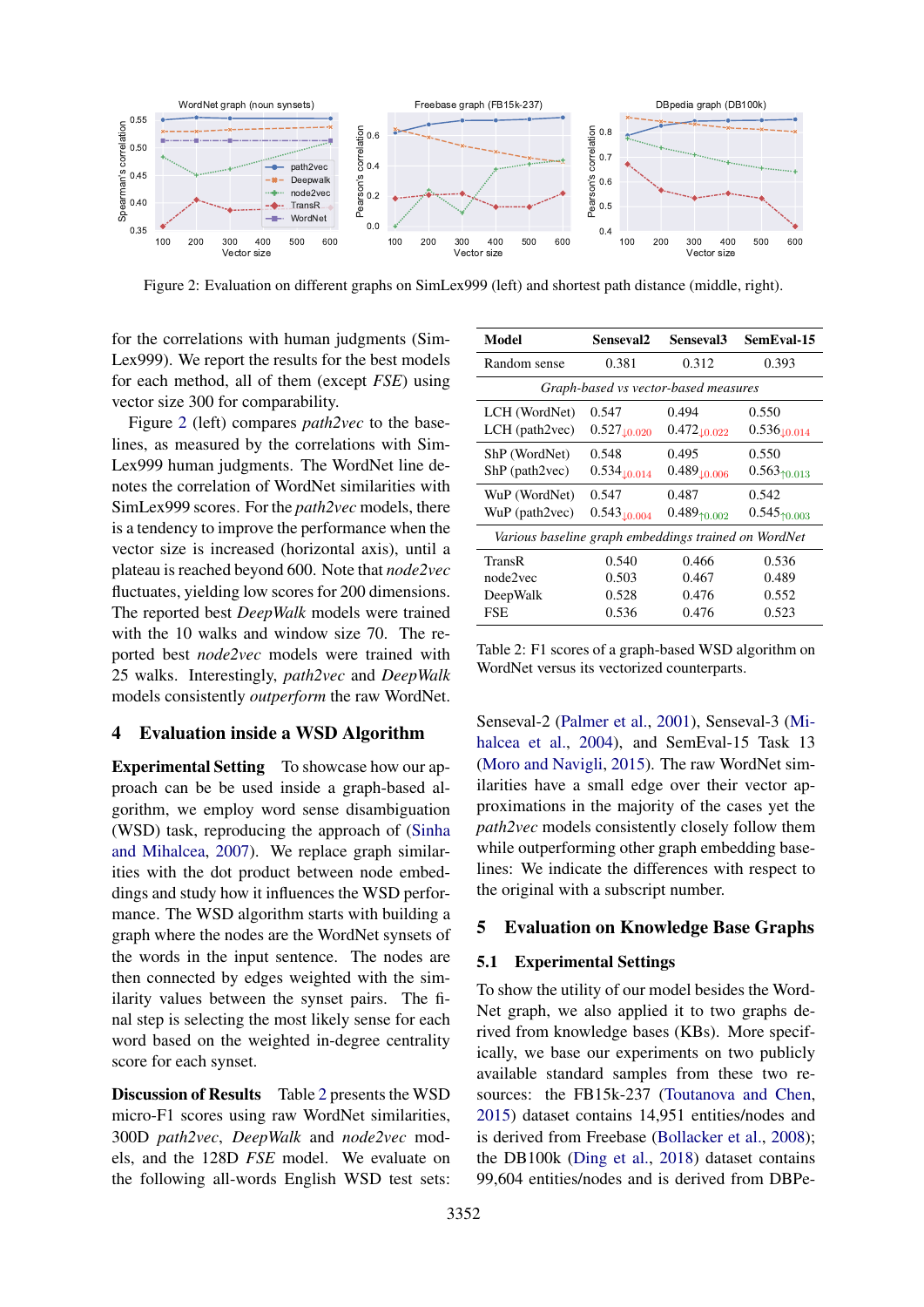dia [\(Auer et al.,](#page-5-16) [2007\)](#page-5-16).

It is important to note that both datasets were used to evaluate approaches that learn knowledge graph embeddings, e.g. [\(Lin et al.,](#page-5-11) [2015;](#page-5-11) [Xie et al.,](#page-6-8) [2016;](#page-6-8) [Joulin et al.,](#page-5-17) [2017\)](#page-5-17) on the task on *knowledge base completion* (KBC), to predict missing KB edges/relations between nodes/entities. The specificity of our model is that it learns a given graph similarity metric, which is not provided in these datasets. Therefore, we use only the graphs from these datasets, computing the shortest path distances between all pairs of nodes using the algorithm of [Johnson](#page-5-6) [\(1977\)](#page-5-6). Instead of the KBC task, we evaluate on the task of predicting node similarity, here using the shortest path distance. We generate a random sample of node pairs for testing from the set of all node pairs (these pairs are excluded from training). The test set contains an equal number of paths of length 1-7 (in total 1050 pairs each, 150 pairs per path length).

#### 5.2 Discussion of Results

Figure [2](#page-3-0) (middle and right) shows evaluation results on the knowledge base graphs. *Path2vec* is able to better approximate the target graph metric than the standard graph embedding models. As dimensionality of the embeddings increases, the model more closely approximates the target metric, but the performance drop for the models with a low number of dimensions is not drastic, allowing more effective computations while maintaining a reasonable efficiency level. Regarding the competitors, DeepWalk comes closest to the performance of our approach, but does not seem to make use of the additional dimensions when training on larger vector sizes; on the DBPedia dataset, this issue is shared between all baselines, where correlation to the true path lengths decreases as representation length increases.

#### 6 Related Work

Representation learning on graphs received much attention recently in various research communities, see [Hamilton et al.](#page-5-18) [\(2017a\)](#page-5-18) for a thorough survey on the existing methods. All of them (including ours) are based on the idea of projecting graph nodes into a latent space with a much lower dimensionality than the number of nodes. Existing approaches to graph embeddings use either factorization of the graph adjacency matrix [\(Cao et al.,](#page-5-19) [2015;](#page-5-19) [Ou et al.,](#page-6-9) [2016\)](#page-6-9) or random

walks over the graph as in *Deepwalk* [\(Perozzi](#page-6-5) [et al.,](#page-6-5) [2014\)](#page-6-5) and *node2vec* [\(Grover and Leskovec,](#page-5-10) [2016\)](#page-5-10). A different approach is taken by [Subercaze](#page-6-4) [et al.](#page-6-4) [\(2015\)](#page-6-4), who directly embed the WordNet tree graph into Hamming hypercube binary representations. Their 'Fast similarity embedding' (*FSE*) model provides a quick way of calculating semantic similarities based on WordNet. The *FSE* embeddings are not differentiable though, considerably limiting their use in deep neural architectures. *TransR* [\(Lin et al.,](#page-5-11) [2015\)](#page-5-11) extends *TransH* [\(Wang](#page-6-10) [et al.,](#page-6-10) [2014\)](#page-6-10) and is based on the idea that an entity may have a few aspects and different relations are focused on them. So the same entities can be close or far from each other depending on the type of the relation. *TransR* projects entity vectors into a relation specific space, and learns embeddings via translation between projected entities.

We compare our *path2vec* model to these approaches, yet we did not compare to the models like *GraphSAGE* embeddings [\(Hamilton](#page-5-20) [et al.,](#page-5-20) [2017b\)](#page-5-20) and Graph Convolutional Networks [\(Schlichtkrull et al.,](#page-6-11) [2018\)](#page-6-11) as they use node features which are absent in our setup.

## 7 Conclusion

Structured knowledge contained in language networks is useful for NLP applications but is difficult to use directly in neural architectures. We proposed a way to train embeddings that directly represent a graph-based similarity measure structure. Our model, *path2vec*, relies on both global and local information from the graph and is simple, effective, and computationally efficient. We demonstrated that our approach generalizes well across graphs (WordNet, Freebase, and DBpedia). Besides, we integrated it into a graph-based WSD algorithm, showing that its vectorized counterpart yields comparable F1 scores on three datasets.

*Path2vec* enables a speed-up of up to four orders of magnitude for the computation of graph distances as compared to 'direct' graph measures. Thus, our model is simple and general, hence it may be applied to any graph together with a node distance measure to speed up algorithms that employ graph distances.

# Acknowledgments

This was supported by the DFG under "JOIN-T" (BI 1544/4) and "ACQuA" (BI 1544/7) projects.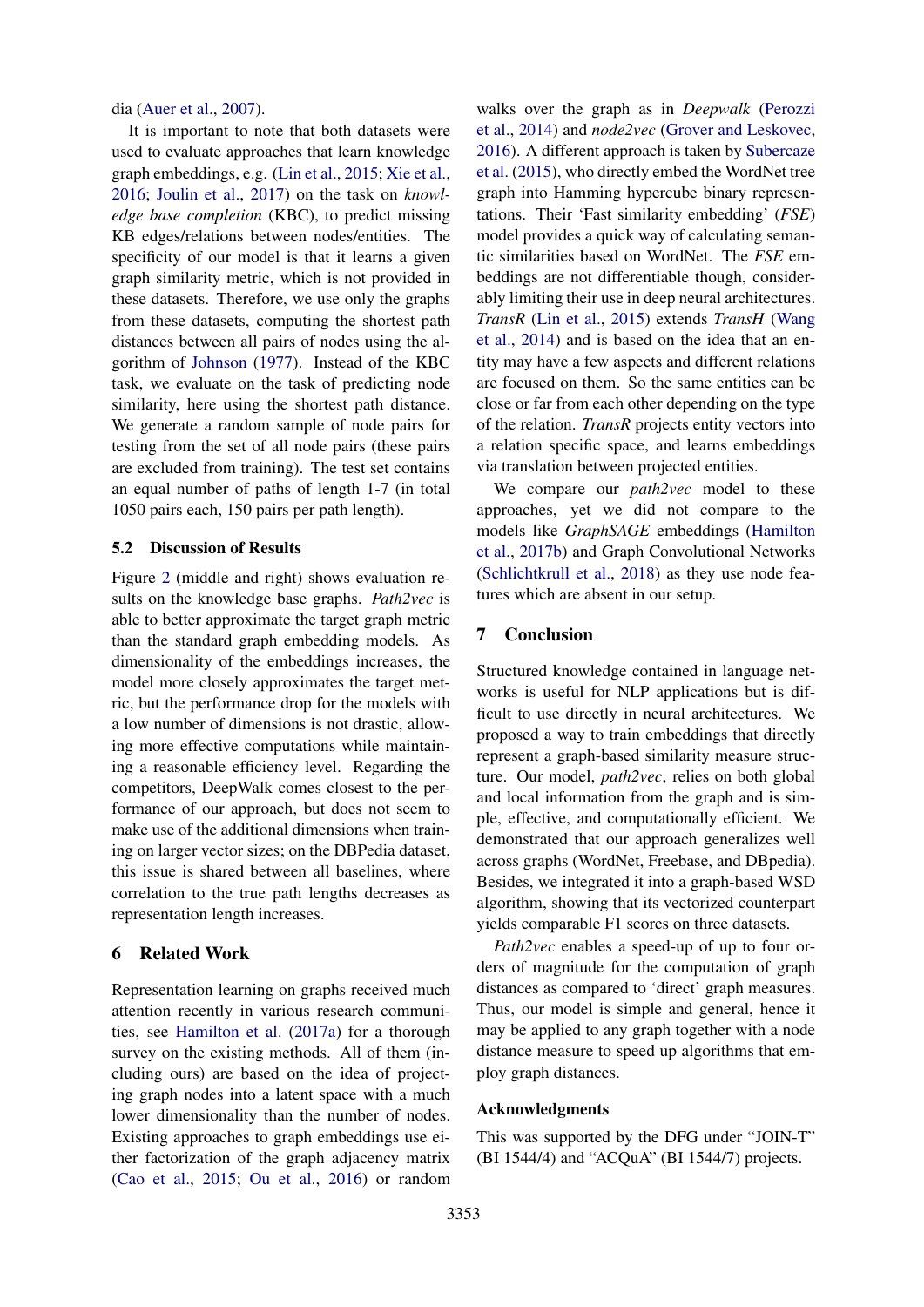## References

- <span id="page-5-16"></span>Sören Auer, Christian Bizer, Georgi Kobilarov, Jens Lehmann, Richard Cyganiak, and Zachary Ives. 2007. [DBpedia: A nucleus for a web of open data.](https://link.springer.com/chapter/10.1007/978-3-540-76298-0_52) In *The Semantic Web: Proceedings of the 6th International Semantic Web Conference, 2nd Asian Semantic Web Conference, ISWC 2007 + ASWC 2007*, pages 722–735, Busan, South Korea. Springer.
- <span id="page-5-7"></span>Steven Bird, Ewan Klein, and Edward Loper. 2009. *[Natural language processing with Python: analyz](https://www.nltk.org/book/)[ing text with the natural language toolkit](https://www.nltk.org/book/)*. O'Reilly Media, Inc.
- <span id="page-5-14"></span>Kurt Bollacker, Colin Evans, Praveen Paritosh, Tim Sturge, and Jamie Taylor. 2008. [Freebase: a collab](https://dl.acm.org/citation.cfm?id=1376746)[oratively created graph database for structuring hu](https://dl.acm.org/citation.cfm?id=1376746)[man knowledge.](https://dl.acm.org/citation.cfm?id=1376746) In *Proceedings of the 2008 ACM SIGMOD international conference on Management of data*, pages 1247–1250, Vancouver, BC, Canada. ACM.
- <span id="page-5-19"></span>Shaosheng Cao, Wei Lu, and Qiongkai Xu. 2015. [GraRep: Learning graph representations with global](https://dl.acm.org/citation.cfm?id=2806512) [structural information.](https://dl.acm.org/citation.cfm?id=2806512) In *Proceedings of the 24th ACM International on Conference on Information and Knowledge Management*, pages 891–900, Melbourne, Australia. ACM.
- <span id="page-5-15"></span>Boyang Ding, Quan Wang, Bin Wang, and Li Guo. 2018. [Improving knowledge graph embedding us](https://www.aclweb.org/anthology/P18-1011)[ing simple constraints.](https://www.aclweb.org/anthology/P18-1011) In *Proceedings of the 56th Annual Meeting of the Association for Computational Linguistics (Volume 1: Long Papers)*, pages 110–121, Melbourne, Australia. Association for Computational Linguistics.
- <span id="page-5-1"></span>Francois Fouss, Alain Pirotte, Jean-Michel Renders, and Marco Saerens. 2007. [Random-walk compu](https://ieeexplore.ieee.org/document/4072747)[tation of similarities between nodes of a graph with](https://ieeexplore.ieee.org/document/4072747) [application to collaborative recommendation.](https://ieeexplore.ieee.org/document/4072747) *IEEE Transactions on knowledge and data engineering*, 19(3):355–369.
- <span id="page-5-10"></span>Aditya Grover and Jure Leskovec. 2016. [Node2vec:](https://dl.acm.org/citation.cfm?id=2939754) [Scalable feature learning for networks.](https://dl.acm.org/citation.cfm?id=2939754) In *Proceedings of the 22nd ACM SIGKDD international conference on Knowledge discovery and data mining*, pages 855–864, San Francisco, CA, USA. ACM.
- <span id="page-5-18"></span>William Hamilton, Rex Ying, and Jure Leskovec. 2017a. [Representation learning on graphs: Methods](http://sites.computer.org/debull/A17sept/p52.pdf) [and applications.](http://sites.computer.org/debull/A17sept/p52.pdf) *IEEE Data Engineering Bulletin*, 40(3):52–74.
- <span id="page-5-20"></span>William Hamilton, Zhitao Ying, and Jure Leskovec. 2017b. [Inductive representation learning on large](https://papers.nips.cc/paper/6703-inductive-representation-learning-on-large-graphs.pdf) [graphs.](https://papers.nips.cc/paper/6703-inductive-representation-learning-on-large-graphs.pdf) In *Advances in Neural Information Processing Systems*, pages 1024–1034, Long Beach, CA, USA.
- <span id="page-5-8"></span>Richard Hamming. 1950. [Error detecting and error](https://ieeexplore.ieee.org/document/6772729) [correcting codes.](https://ieeexplore.ieee.org/document/6772729) *Bell System technical journal*, 29(2):147–160.
- <span id="page-5-9"></span>Felix Hill, Roi Reichart, and Anna Korhonen. 2015. [SimLex-999: Evaluating Semantic Models With](https://www.aclweb.org/anthology/J15-4004) [\(Genuine\) Similarity Estimation.](https://www.aclweb.org/anthology/J15-4004) *Computational Linguistics*, 41(4):665–695.
- <span id="page-5-6"></span>Donald B. Johnson. 1977. [Efficient algorithms for](https://dl.acm.org/citation.cfm?id=321993) [shortest paths in sparse networks.](https://dl.acm.org/citation.cfm?id=321993) *Journal of the ACM (JACM)*, 24(1):1–13.
- <span id="page-5-17"></span>Armand Joulin, Edouard Grave, Piotr Bojanowski, Maximilian Nickel, and Tomas Mikolov. 2017. [Fast](https://arxiv.org/abs/1710.10881) [linear model for knowledge graph embeddings.](https://arxiv.org/abs/1710.10881) *arXiv preprint arXiv:1710.10881*.
- <span id="page-5-4"></span>Diederik P. Kingma and Jimmy Ba. 2015. [Adam: A](https://hdl.handle.net/11245/1.505367) [method for stochastic optimization.](https://hdl.handle.net/11245/1.505367) In *Proceedings of the International Conference on Learning Representations (ICLR)*, San Diego, CA, USA.
- <span id="page-5-3"></span>Andrey Kutuzov, Mohammad Dorgham, Oleksiy Oliynyk, Chris Biemann, and Alexander Panchenko. 2019. [Learning graph embeddings from WordNet](https://www.aclweb.org/anthology/S19-1014)[based similarity measures.](https://www.aclweb.org/anthology/S19-1014) In *Proceedings of the Eighth Joint Conference on Lexical and Computational Semantics (\*SEM 2019)*, pages 125–135, Minneapolis, MN, USA. Association for Computational Linguistics.
- <span id="page-5-2"></span>Bertrand Lebichot, Guillaume Guex, Ilkka Kivimäki, and Marco Saerens. 2018. [A constrained random](https://arxiv.org/abs/1807.04551)[ized shortest-paths framework for optimal explo](https://arxiv.org/abs/1807.04551)[ration.](https://arxiv.org/abs/1807.04551) *arXiv preprint arXiv:1807.04551*.
- <span id="page-5-11"></span>Yankai Lin, Zhiyuan Liu, Maosong Sun, Yang Liu, and Xuan Zhu. 2015. [Learning entity and relation em](https://www.aaai.org/ocs/index.php/AAAI/AAAI15/paper/view/9571)[beddings for knowledge graph completion.](https://www.aaai.org/ocs/index.php/AAAI/AAAI15/paper/view/9571) In *Proceedings of the 29th AAAI Conference on Artificial Intelligence*, pages 2181–2187, Austin, TX, USA. AAAI Press.
- <span id="page-5-12"></span>Rada Mihalcea, Timothy Chklovski, and Adam Kilgarriff. 2004. [The Senseval-3 English lexical sample](http://aclweb.org/anthology/W04-0807) [task.](http://aclweb.org/anthology/W04-0807) In *Senseval-3: Third International Workshop on the Evaluation of Systems for the Semantic Analysis of Text*, pages 25–28, Barcelona, Spain. Association for Computational Linguistics.
- <span id="page-5-5"></span>Tomas Mikolov, Ilya Sutskever, Kai Chen, Greg S. Corrado, and Jeff Dean. 2013. [Distributed representa](https://papers.nips.cc/paper/5021-distributed-representations-of-words-and-phrases-and-their-compositionality.pdf)[tions of words and phrases and their composition](https://papers.nips.cc/paper/5021-distributed-representations-of-words-and-phrases-and-their-compositionality.pdf)[ality.](https://papers.nips.cc/paper/5021-distributed-representations-of-words-and-phrases-and-their-compositionality.pdf) In *Advances in Neural Information Processing Systems 26*, pages 3111–3119, Lake Tahoe, NV, USA. Curran Associates, Inc.
- <span id="page-5-0"></span>George A. Miller. 1995. [WordNet: A lexical](https://doi.org/10.1145/219717.219748) [database for English.](https://doi.org/10.1145/219717.219748) *Communications of the ACM*, 38(11):39–41.
- <span id="page-5-13"></span>Andrea Moro and Roberto Navigli. 2015. [Semeval-](https://doi.org/10.18653/v1/S15-2049)[2015 task 13: Multilingual all-words sense disam](https://doi.org/10.18653/v1/S15-2049)[biguation and entity linking.](https://doi.org/10.18653/v1/S15-2049) In *Proceedings of the 9th International Workshop on Semantic Evaluation (SemEval 2015)*, pages 288–297. Association for Computational Linguistics.